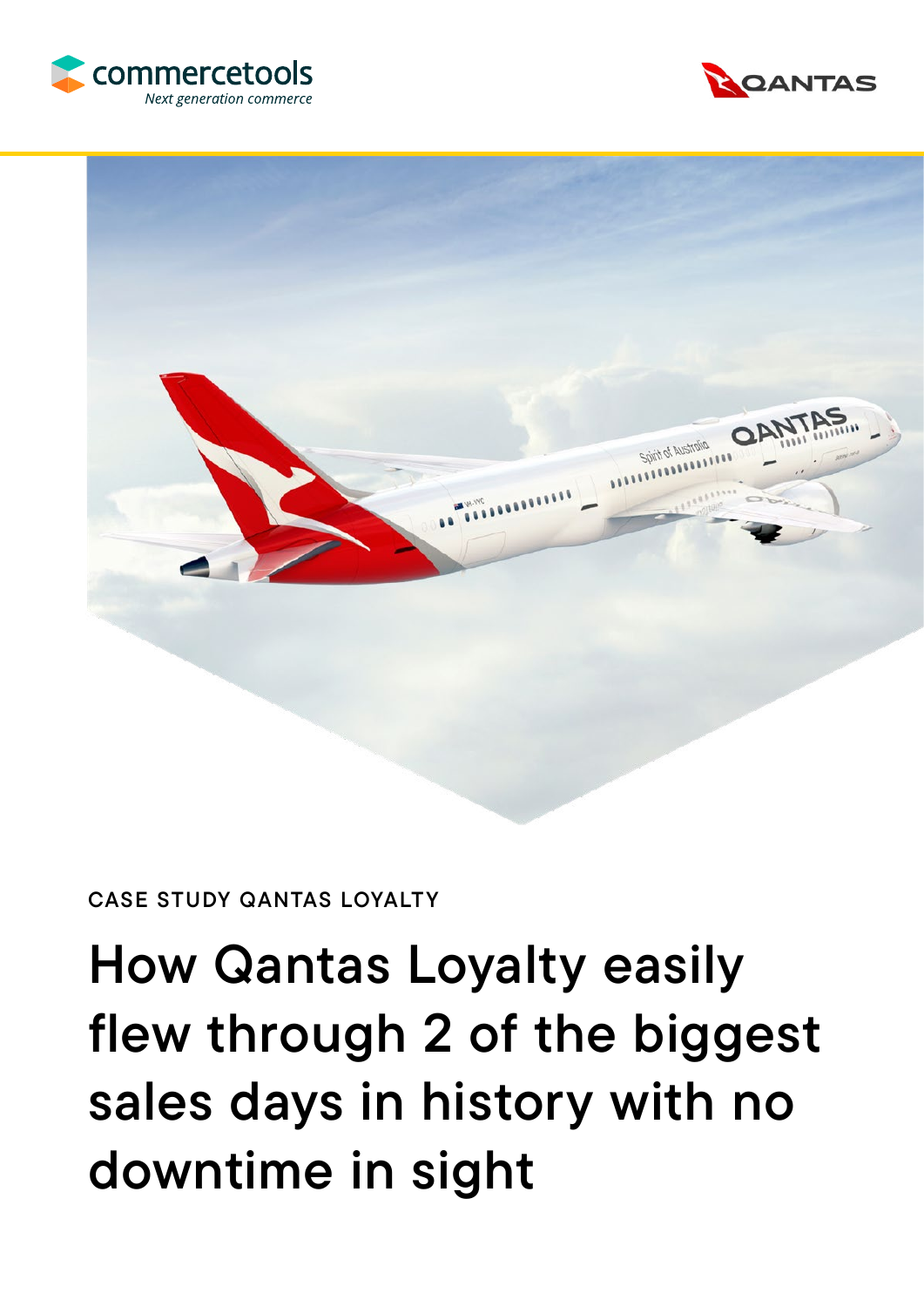

Founded in 1920 in outback Queensland, Qantas is now considered Australia's largest domestic and international airline. Qantas is widely described as the world's leading long-haul airline and one of the strongest brands in Australia.

Qantas Loyalty is an innovative data-led business that drives customer and partner loyalty through its Qantas Frequent Flyer and Qantas Business Rewards programs. Over 12 million members are rewarded with Qantas Points across a range of categories, including travel, financial services, retail, health and wellbeing, food and wine, and small business services.

COMPANY SIZE 341 Million USD

MARKETS 27

**HEADQUARTERS** Mascot, Australia

INDUSTRY Travel

BUSINESS MODEL B2C

WORKED WITH PARTNERS AWS, Contentful

## The Challenge

For their loyalty program, Qantas needed to increase agility to consolidate their separate market platforms and solutions, leverage new technology, and enable marketplace capability. They also needed to leverage a single platform for all businesses, as well as avoid downtimes at peak loads and reduce the TCO for their overall platforms.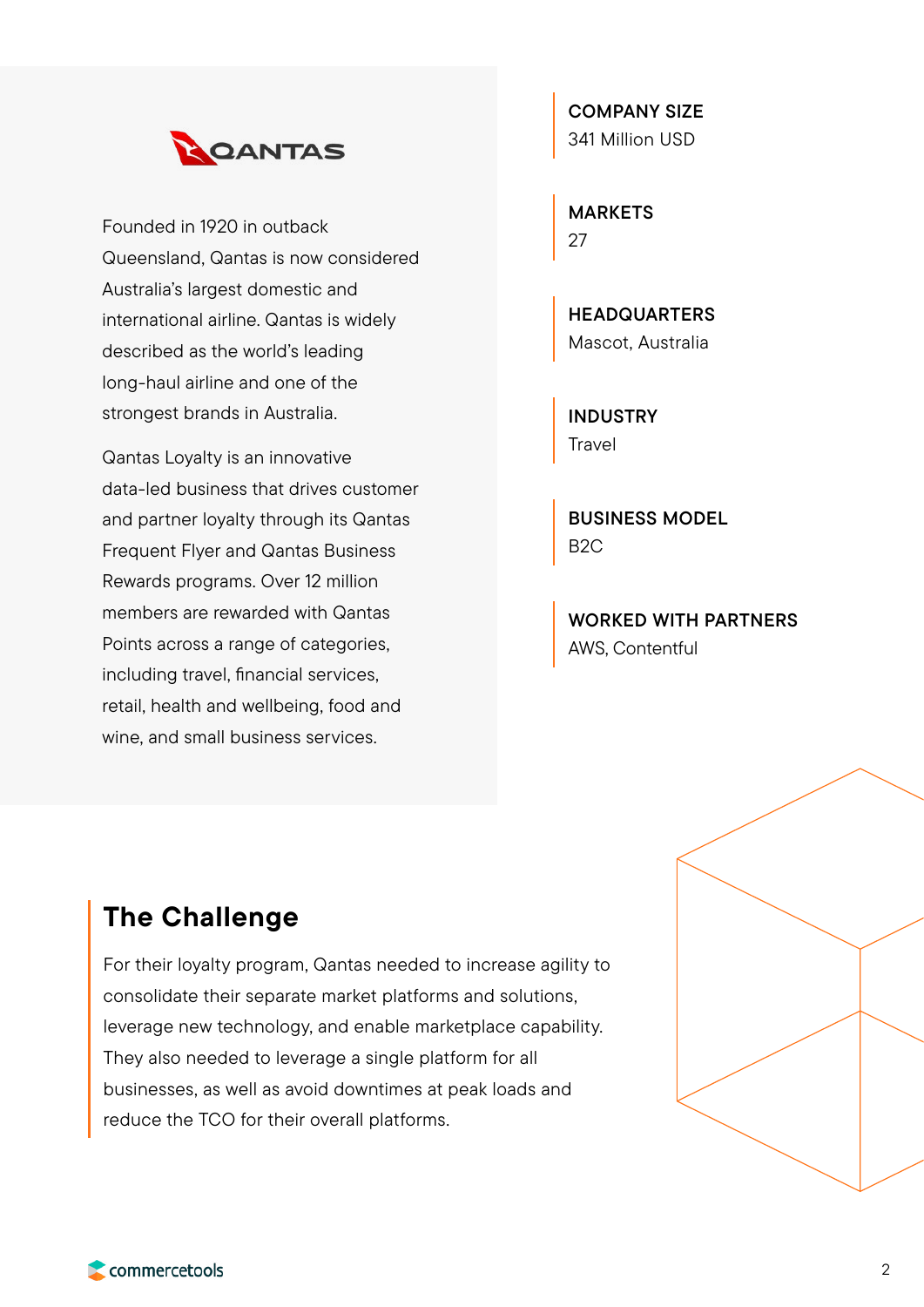

# The Solution

Even with the travel industry and the wider Qantas organization continuous struggle with the ongoing COVID-19 pandemic, the stability and flexibility of the microservices architecture of commercetools has enabled the Qantas Loyalty Store to continue to succeed and grow since their go-live in August 2020.

The Qantas Loyalty Store was able to transform their customer loyalty experience by going with commercetools' microservices-based approach. Thanks to this, they easily managed 2 of their largest traffic peaks and their commerce platform is primed to implement even more of Qantas' loyalty brands. "



JOSHUA EMBLIN TERRITORY DIRECTOR, APAC, COMMERCETOOLS

# Why it was a success

Together with commercetools, Qantas worked for 2 years to improve its loyalty store and wider commerce platforms. Thus, the digital store mastered their 2 biggest sales days ever thanks to commercetools' cloud-native solution. As a next step, the Qantas Loyalty Wine Store has been migrated onto the new platform. Work is also underway to optimize backend supplier management systems in order to increase visibility and efficiency of the fulfillment process across their 100+ seller network. This will, in turn, increase the efficiency of onboarding new product lines and suppliers to further drive market growth.